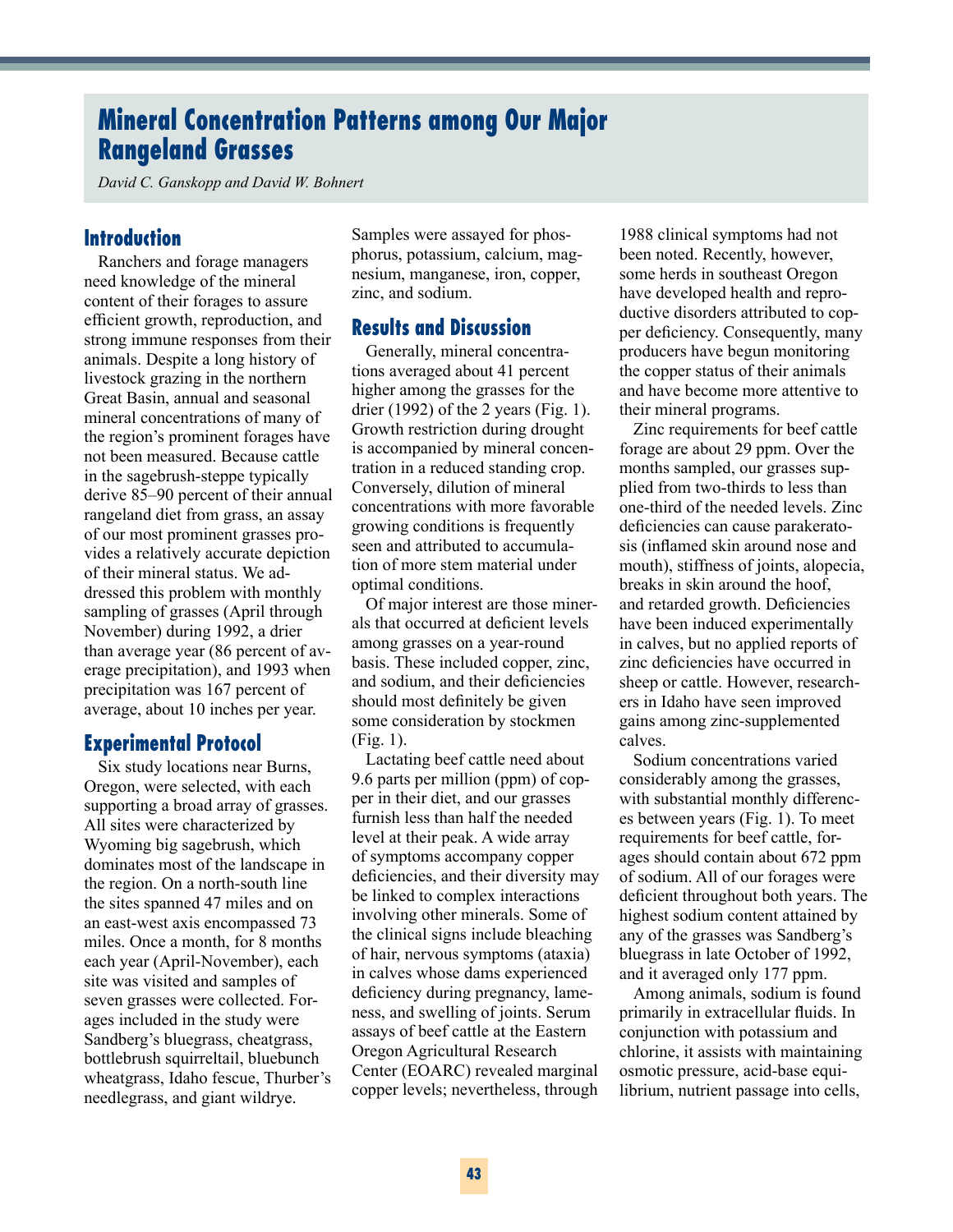

*Figure 1. Mean monthly magnesium, zinc, copper, and sodium concentration of common rangeland grasses sampled from late April through late November in 1992 and 1993 near Burns, Oregon. Dashed lines, if present, denote required dietary concentrations. Required concentrations for copper and sodium are 9.6 and 672 parts per million, respectively.* 

and water metabolism. Animals have considerable ability to conserve sodium, but that luxury is not available to lactating cattle suffering from a lack of salt in the diet. Prolonged deficiencies cause loss of appetite, decreased growth or weight loss, unthrifty appearance, and reduced milk production, but supplemental salt can also stimulate weight gains among animals that are not showing signs of deficiencies.

The dietary magnesium requirement for lactating cows is about 0.115 percent. Forages were at or above this level for 2 of 8 months in 1992 and only 1 of 8 months

in 1993 (Fig. 1). Magnesium is especially important for cellular and nervous system functioning among all animals. Lactating animals also transfer large amounts of magnesium to their calves, and they extract the needed quantities from their body reserves to sustain their calf when forages are deficient. Grass tetany generally occurs during early spring, when grasses are exhibiting rapid vegetative growth and lactation demands of cattle are peaking. That being the case, cattle should have supplemental sources of magnesium whenever their diet is deficient.

Other minerals that were seasonally deficient in our forages were calcium, phosphorus, potassium,

and manganese. Calcium and manganese were largely deficient for cattle early in the growing season with levels increasing as the grasses matured into summer. Phosphorus and potassium levels were typically adequate early in the growing season and declined to deficient levels by July and August.

Iron is not an issue in our area because levels were more than adequate among all grasses for all periods sampled. However, high levels of iron can potentially lower copper availability and exacerbate management problems associated with copper deficiencies.